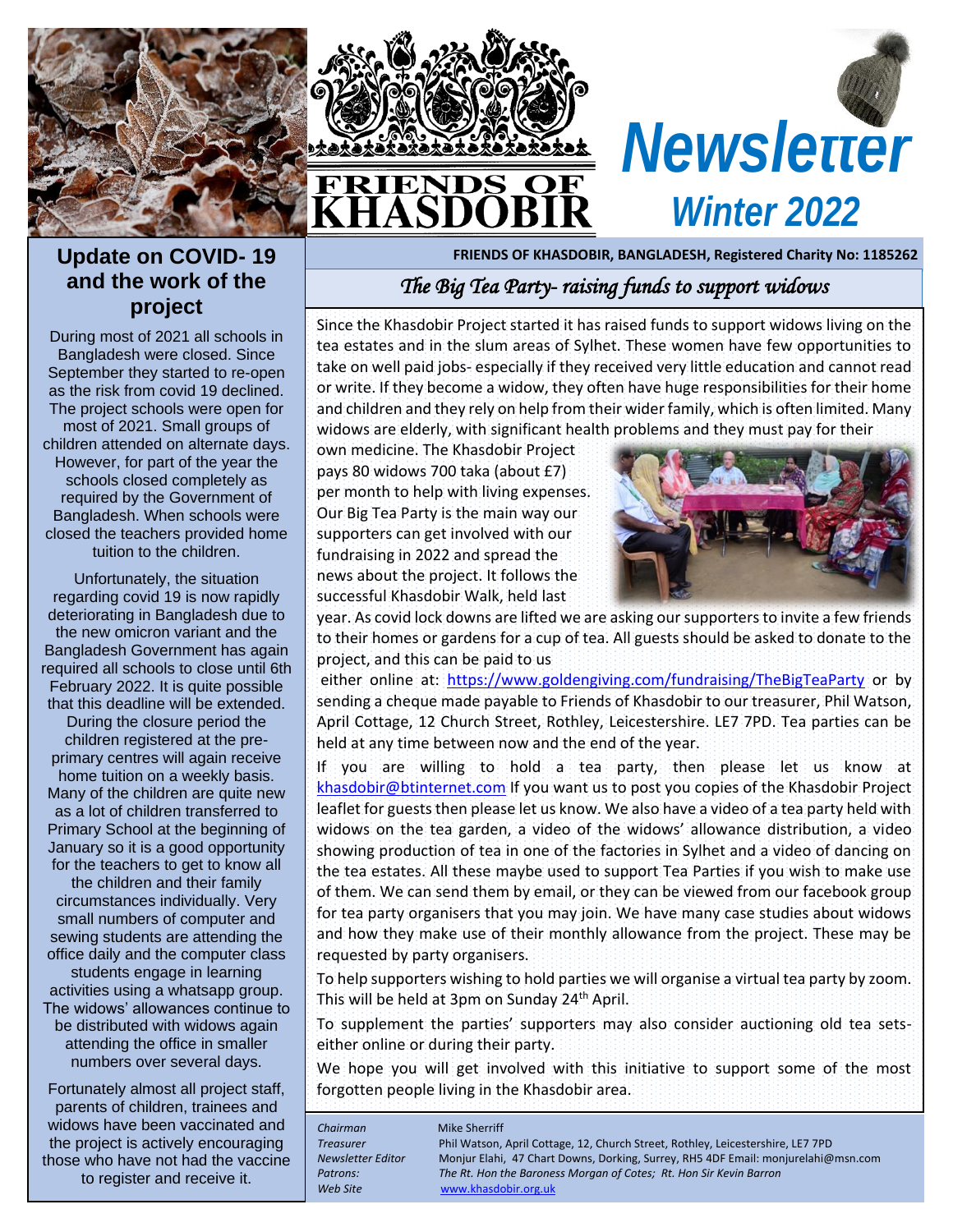## *set the stage >>>* **agree three more years funding for the project**

receiving a detailed proposal and *erat nostr uexerci tation*  include some development of the outreach work and introduction of new skills alongside the developments were discussed with the project when our At their meeting on 15th January the Friends of Khasdobir trustees agreed 3 more years of funding for the project, subject to budget from Bangladesh. This will traditional sewing training. These chairperson Mike Sherriff was in Bangladesh in October and November 2021. During the next 3 years the project will be asked to pilot initiatives that could ensure its long-term future including raising some funds locally and working closely with other organisations.

### **Khasdobir trustees** *Peter's name reunites a child with her family*

**Fomani** is 5 years old. She attends the pre-primary school in the tea garden on the outskirts of Sylhet named after our founder, Peter East.

Fomani likes playing at school. She also likes learning the alphabet and numbers. Her favourite game is an in/out game using an imaginary pond. Her favourite story is about a fox.



#### *Fomani with mother & grand mother*

especially the dolls and roundabout, but she got lost at the fair. She was alone and there was a large crowd. She started to cry and was looking for her father who was also looking for her. She was lost for 3 hours. Somebody asked her why she was crying and who she was. She said that she went to Peter's school on the tea garden and hearing this the people at the fair knew where to take her and return her to her family.

One day Fomani followed her father to a mela (fair) in Sylhet town. She liked the mela,

Fomani likes the tea garden and the tea plants and flowers. She likes the birds and animals in the tea garden. She says she once saw a tiger and an elephant in the Tea Garden. She was frightened. Her favourite animals are horses, and she also likes ducks and hens. Her favourite food is cabbage and dhal. She also eats eggs.

Formani's mother works in the tea garden every day. Her father is a labourer on a building site. Her grandmother looks after their house. She has just one daughter and her husband is dead. They all stay in one room in the Tea Garden.

*Gallery*



*Widow allowance distribution*



*Children receiving Home Tutoring during lock-down*

### *Introducing two of the widows supported by the Khasdobir Project*



**Khursheda** is 60+ years old. She has lived on the tea estate for 50+ years. She is originally from Mymensingh and her husband is originally from Comilla but she lives in the part of the tea garden with families from Barisal.

Khursheda's husband died 7 years ago. She has 3 daughters and one son. All her daughters are married, and they live and work on the tea garden. Her son is a Day Labourer- sometimes pulling rickshaws and sometimes working on people's houses.

Khursheda lives with one of her daughters who has separated from her husband. This daughter has one daughter who is Khursheda's granddaughter. This daughter works in the houses of different people.

Khursheda uses her widow's allowance to buy medicine and sometimes to buy things to eat such as fruits

**Rejiya Khatun** is 65 years old and lives in Boro Bazar, where she was born. She lives with her sister who is disabled and is also a widow. Neither of the sisters have children.

Rejiya's husband left her a few months after their marriage (and is now dead). She does not work. She wanders the streets begging.

Rejiya and her sister live in 2 rooms in a slum area. She was born in this house and her grandmother lived there.

With her allowance Rejiya buys food and medicine. The total cost of these items is 2-3 thousand taka per month. Her medicine costs 248 taka per month.





#### **Stay with us, Support us!**

**We are compliant to EU General Data Protection Regulations**

Do you receive the newsletter by post now and would you be happy to receive it by email? Also notify us if you no longer wish to receive the newsletter (by either post or email).

Please email to **khasdobir@btinternet.com**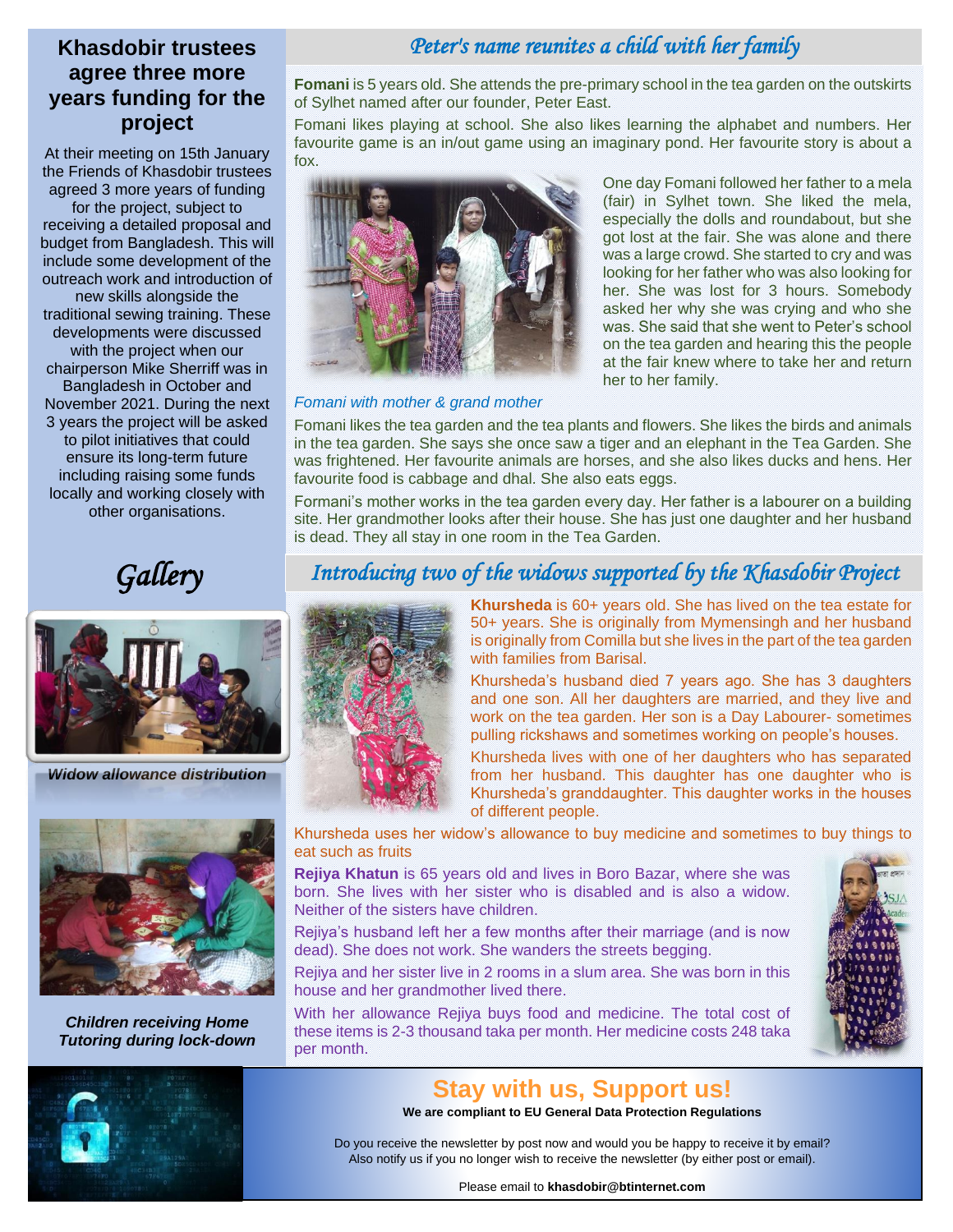# *Gallery*



*Old man who receives wheelchair*



*Puppet show*



*21st February 2021 - Pre-school children drew in celebration of International Language day*



*Handmade puppets by Preschool children*

#### *Puppet Show raises over £600 to support the project*

A big thank you to everybody who supported our annual Christmas puppet show held in December. This year the puppet show came from our newly constructed school at Boro Bazar. It was based on a story about the fox and the crow. The children also demonstrated arts and crafts and sang songs. This was the story:



A long time ago a fox lived in a forest. One day he was wandering around the forest looking for food. As he walked around, he came to a village.

The fox was tired because of walking for such a long time, so he rested under a tree. Suddenly he smelt a very sweet smell. He looked all around but could not see anything. Then he looked up and saw a crow sitting in a branch of the tree. In the crow's mouth was a huge piece of bread and seeing this the fox began to dribble. The fox thought: " I wish I could jump up to the branch and take the bread, but the crow is not stupid. If I jumped up to the branch the crow would be certain to fly away. I will have to think of a better way to trick the crow so that the crow will give me the bread itself." So, the fox looked at the crow and said with a sweet smile: "Dear crow I would love to hear your song. Your voice is very smooth. It is sweeter than the voice of the nightingale, the cuckoo, and the blackbird. Your body is a beautiful black colour, and your voice is also beautiful. When you sing in the morning, I love it. People gather around to hear you sing. Compared to other birds your song is so sweet my friend. Today I would love to hear your song. Please will you sing me two lines?" Hearing what the fox said the crow was very happy. He opened his mouth and began to sing. As he was singing "ka, ka, ka" the bread fell from the crow's mouth and the fox caught the bread. The fox was very pleased as he ate the bread and left. The crow then realised his mistake, but the fox had gone a long way from the tree and had taken the crow's food.

What can you learn from this story? Many people without good reason praise you and then take advantage of you. We should not give them this opportunity.

#### *Our new trustee, Dulon, organises wheelchairs for people needing them in the Khasdobir area*

One of the wheelchairs provided by Dulon was recently given to an old man who has lived in Boro Bazar since before Independence in 1971. He used to drive a rickshaw but can no longer do so. He is 60 years old. Originally the family were from Comilla but moved to Sylhet before independence.

The old man's son used to work in a shop but did not earn enough to afford the medicine his father needed. He now works as a rickshaw puller and can earn more because he has 30+ passengers a day between the hours of 7am and 9pm.

The old man who received the wheelchair lives with his wife and his son. He has 3 daughters and one younger son who are married and live separately. With the wheelchair he hopes to be able to go outside again and go to the tea stall to see people.



One day, the old man's older son was crying on his rickshaw and a passenger asked him why he was crying. He said he was crying because of his father's condition. The passenger posted the story on facebook and a member of staff at the Khasdobir Project saw it and he was visited by the outreach team. The team found that the old man could not move without a wheelchair and a few days later his son collected one from the office using his rickshaw.

If you receive your newsletter by post and we do not currently have your email address it would be extremely helpful if you could provide it to us so that we can communicate with you occasionally about our various on-line events using email. It is still possible to receive a paper version of the newsletter. If you want to stop receiving a paper version of the newsletter and just receive an email copy, then please let us know. You can contact us at: khasdobir@btinternet.com